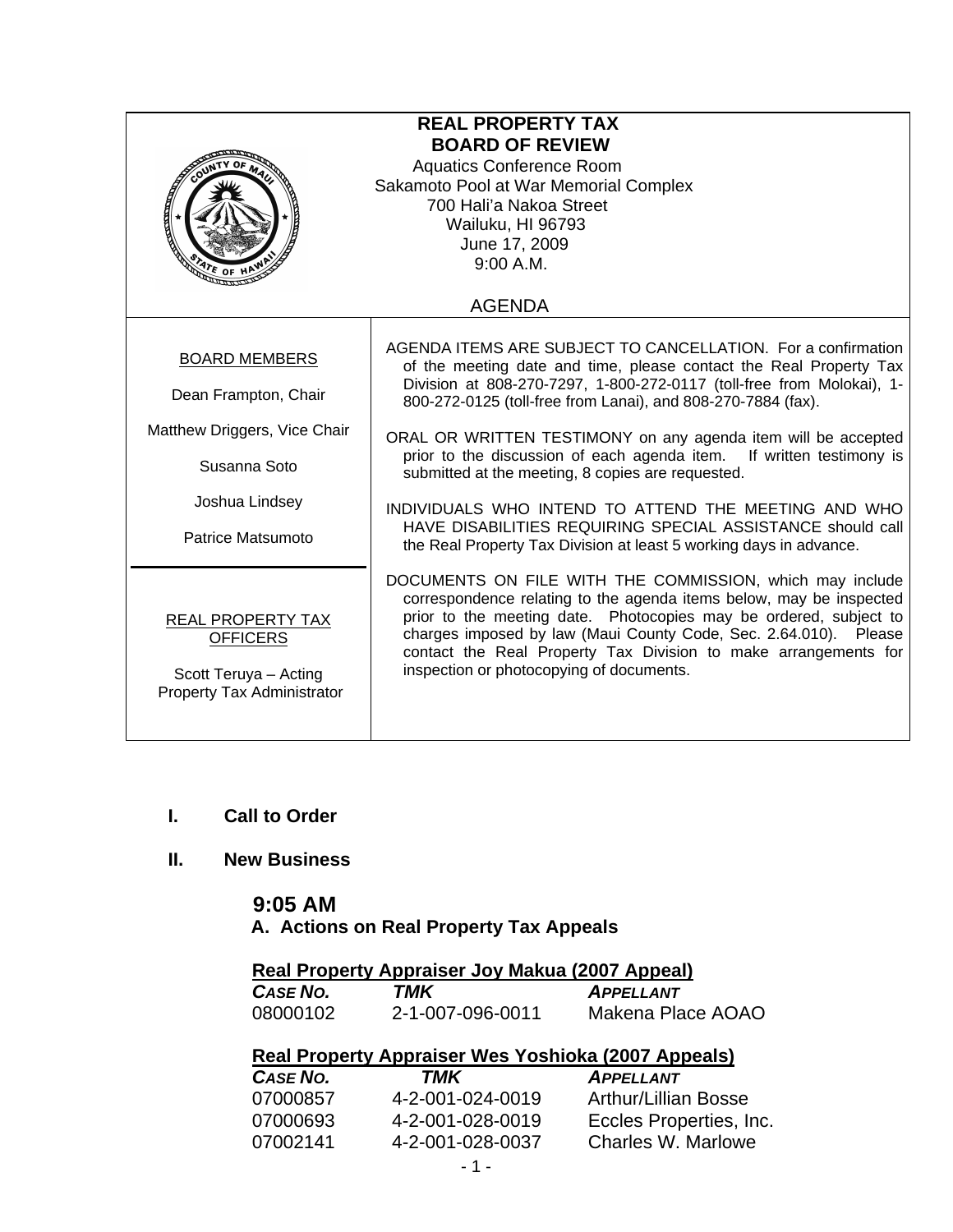#### **Real Property Appraiser Wes Yoshioka (2007 Appeals cont'd)**

| CASE NO. | <b>TMK</b>       | <b>APPELLANT</b>           |
|----------|------------------|----------------------------|
| 07001173 | 4-2-001-028-0068 | Jerome Blumenfeld          |
| 07000574 | 4-2-001-028-0085 | Raymond/Mary O'Brien       |
| 07000709 | 4-2-001-028-0129 | Gary Skardina              |
| 07000305 | 4-2-005-014-0000 | <b>Redra Limited</b>       |
| 07002254 | 4-2-005-030-0000 | <b>Anthony Caputo</b>      |
| 07002079 | 4-2-005-040-0000 | Katheryn Pooley Lachman    |
| 07000874 | 4-2-008-016-0000 | La Peter 1985 Living Trust |
| 07000462 | 4-2-009-017-0000 | <b>Thad/Sandra Henry</b>   |
| 07002861 | 4-3-002-021-0000 | Napili Point I AOAO        |
| 07001345 | 4-3-002-043-0000 | Napili Point II AOAO       |

### **Real Property Appraiser Grant Nakama (2007 Appeals)**

| <b>CASE NO.</b> | TMK              | <b>APPELLANT</b>            |
|-----------------|------------------|-----------------------------|
| 07002103        | 3-8-007-152-0000 | Maui Lani 100, LLC          |
| 07002660        | 3-9-004-023-0080 | Nick/Anna Stoyan            |
| 07000157        | 3-9-004-025-0005 | Michael/Betty Malone        |
| 07002582        | 3-9-004-025-0008 | Priscilla Goodwin           |
| 07000262        | 3-9-004-025-0019 | Lee Rose V. Ruljancich      |
| 07002391        | 3-9-004-082-0070 | Jon/Virginia Wadkins        |
| 07001563        | 3-9-004-082-0084 | <b>Johnson Family Trust</b> |
| 07000207        | 3-9-004-082-0110 | Linda H. Wilson Trust       |
| 07002258        | 3-9-004-082-0131 | Loretta E. Fregien          |
| 07000471        | 3-9-004-143-0002 | Mohammad Jamshidi           |
| 07000220        | 3-9-004-144-0010 | Fay V. Petersen             |
| 07001014        | 3-9-004-144-0017 | R. D. De Freeuw Trust       |
| 07001270        | 3-9-004-144-0019 | Richard/Pamela Andersen     |

#### **10:00 A.M.**

**Information Services Supervisor Melvina Kanaha (2007 Appeal)**

07001863 4-3-006-007-0010 Richard/Pauline Collins

### **Real Property Appraiser Edward Pa'a (2007 Appeals)**

| CASE NO. | TMK              | <b>APPELLANT</b>            |
|----------|------------------|-----------------------------|
| 07000514 | 3-9-004-084-0009 | <b>Katherine Trotzuk</b>    |
| 07000599 | 3-9-004-084-0054 | George Tway                 |
| 07000438 | 3-9-004-084-0085 | Lorraine C. Parsell         |
| 07001241 | 3-9-004-084-0099 | Isao Kawamura               |
| 07001068 | 3-9-004-084-0120 | <b>Gerard Palino</b>        |
| 07002451 | 3-9-004-084-0133 | Russell K. Yoshinaka        |
| 07000687 | 3-9-004-084-0154 | Carolyn L. Nichols          |
| 07001042 | 3-9-004-084-0158 | John W. Smay                |
| 07002502 | 3-9-004-084-0162 | Dennis J. Ferrara           |
| 07002737 | 3-9-004-084-0182 | Gordon E. Evans             |
| 07000382 | 4-7-010-002-0000 | <b>Martin/Sheryll Clegg</b> |
| 07000559 | 4-7-012-001-0000 | David/Sandra Kelso          |
| 07001326 | 4-8-003-087-0000 | David/Ellen Ernisse         |